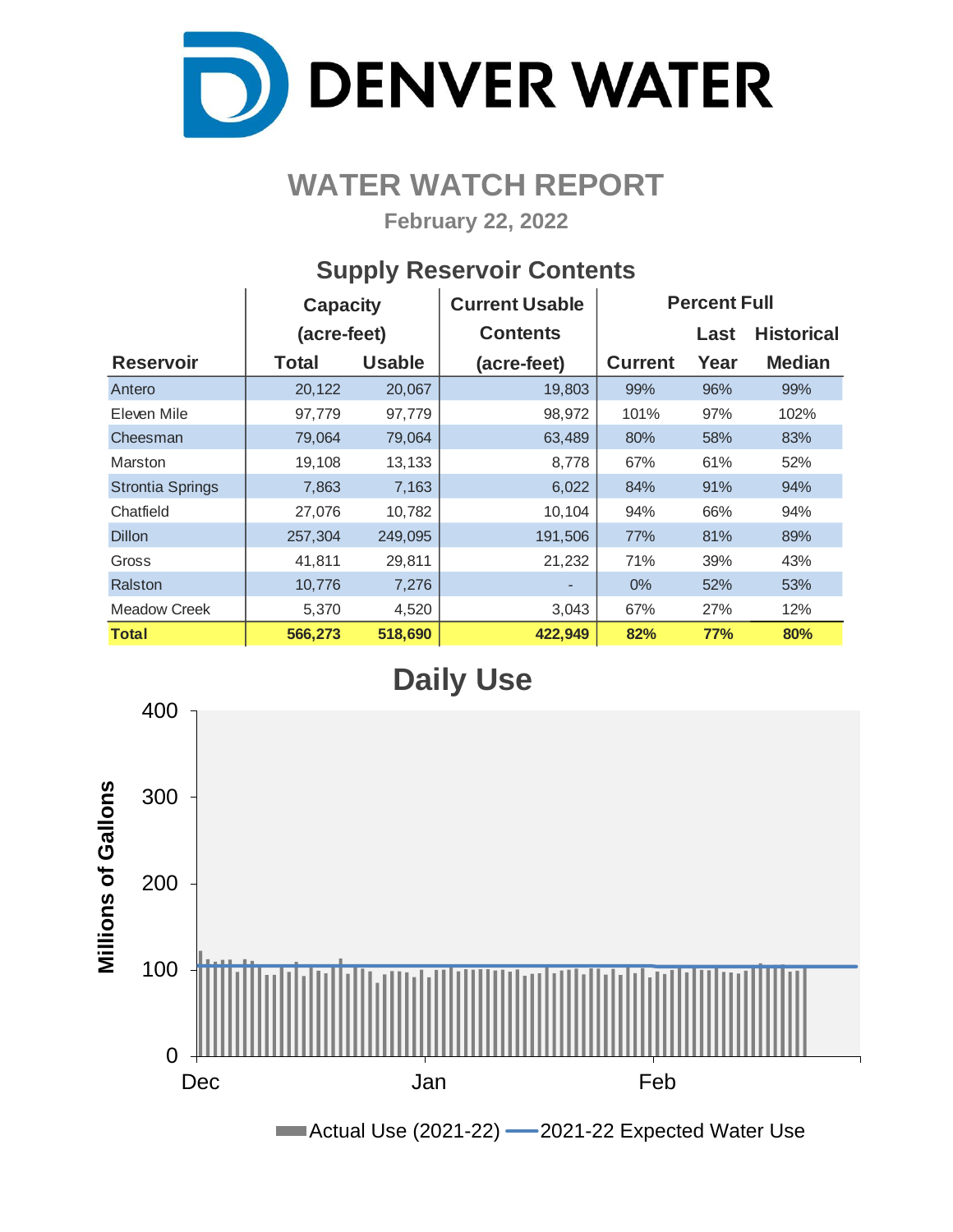## 0 100,000 200,000 300,000 400,000 500,000 Jan Feb Mar Apr May Jun Jul Aug Sep Oct Nov Dec **Acre-Feet Wet Weather Forecast Normal Weather Forecast Dry Weather Forecast 2022 Historical Median Full** 2/7/2022

## **Supply Reservoir Contents**

Note: Denver Water forecasts seasonal reservoir storage contents under dry future weather, normal future weather and wet future weather scenarios.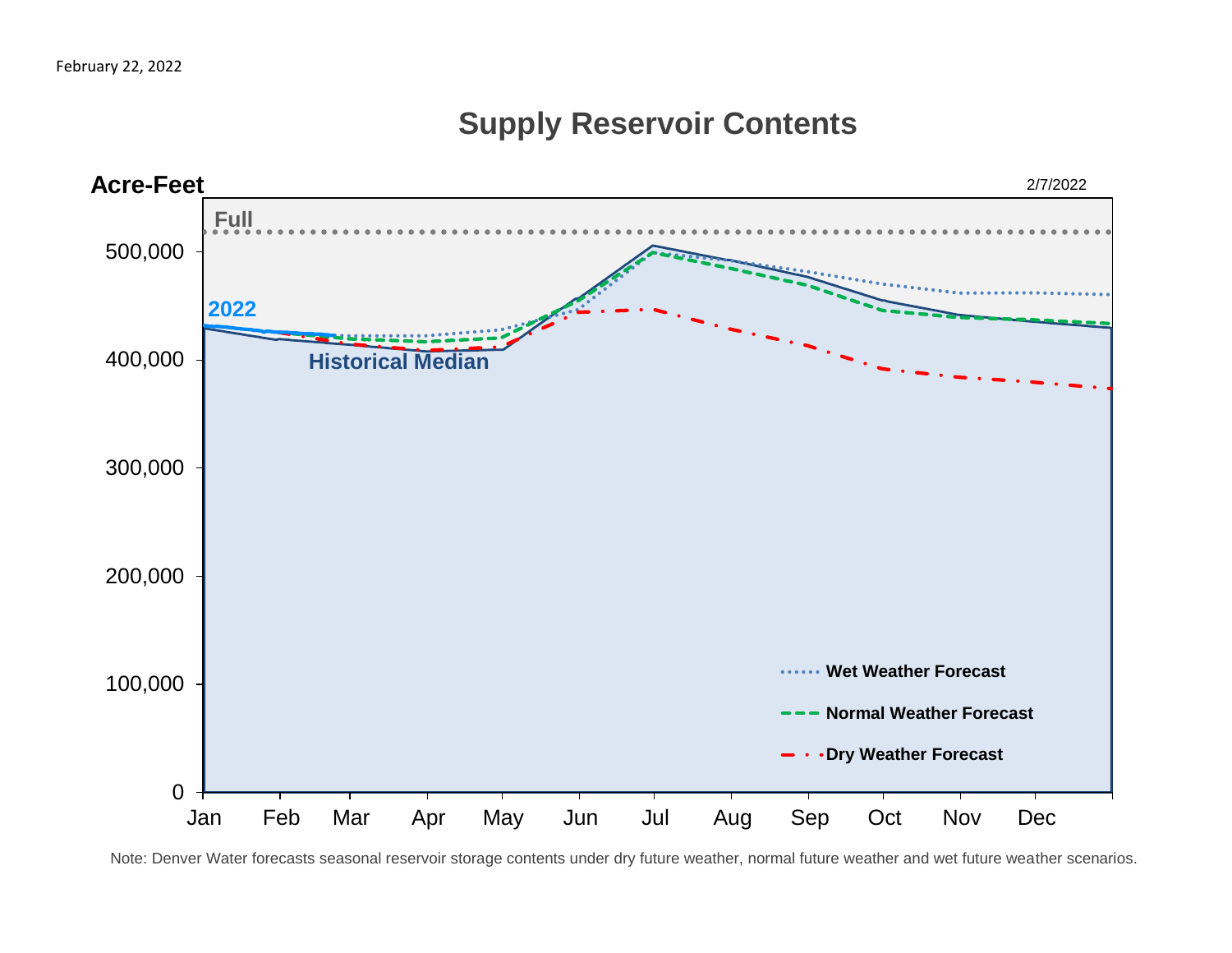# 2.5 □ Average Monthly Total **Z** Normal Month to Date ■2022 Month to Date 2.0 1.5 Inches 1.0 0.5 ss ys fassier<br>Demier Water Ho Term  $rac{2}{3}$ <br>0.0 + Eleven Mile<br>Cheesnan<br>Poberts Tunney<br>Stontia Springs Ralsto<sub>n</sub><br>Mor<sub>fat HQ</sub> Dillon<br>Williams<br><sup>Terns Fort</sup> Gross

## **February Precipitation**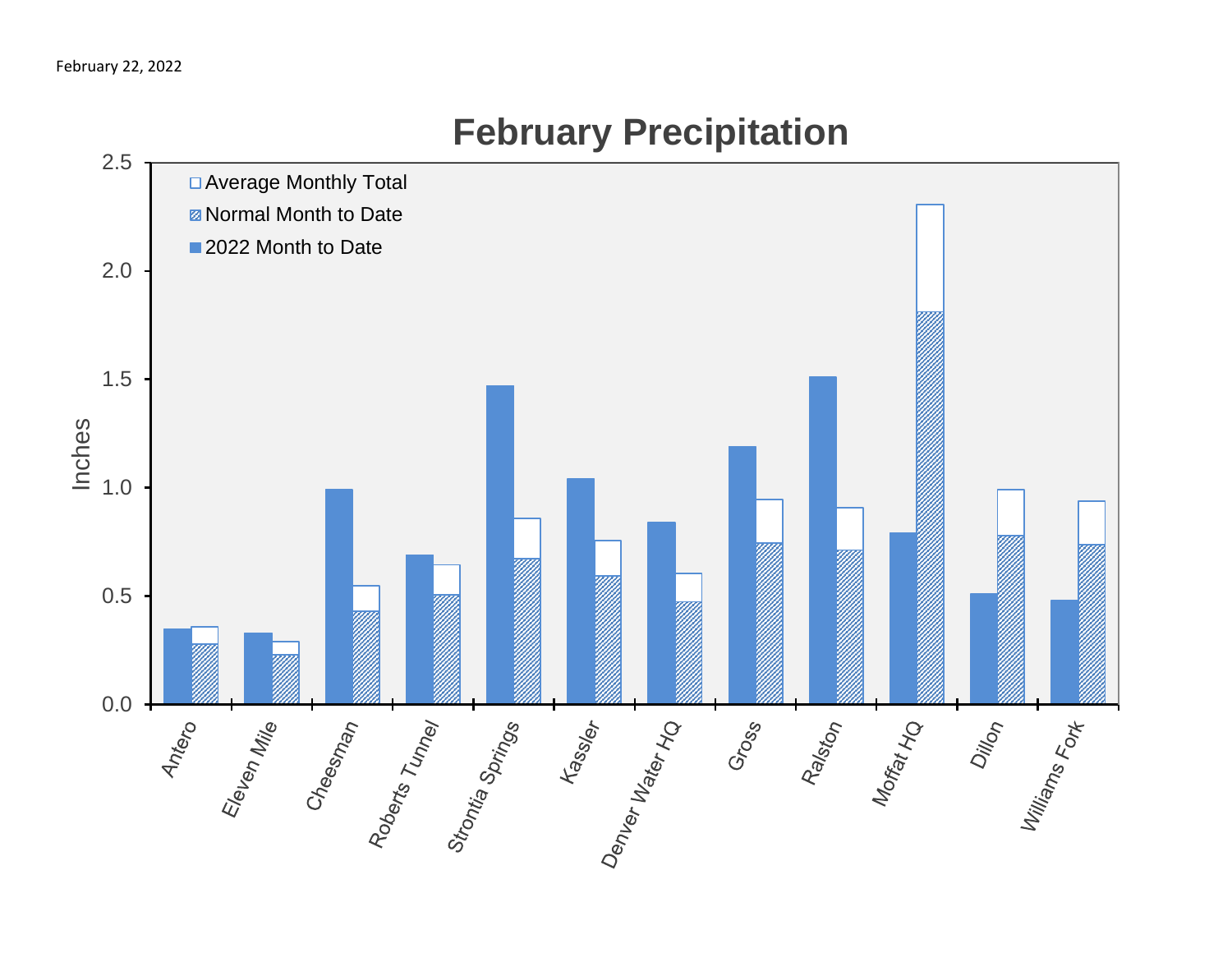

Data are from the 7 Snotel stations above Denver Water's Upper South Platte diversion

### **Snowpack: Colorado River Watershed**

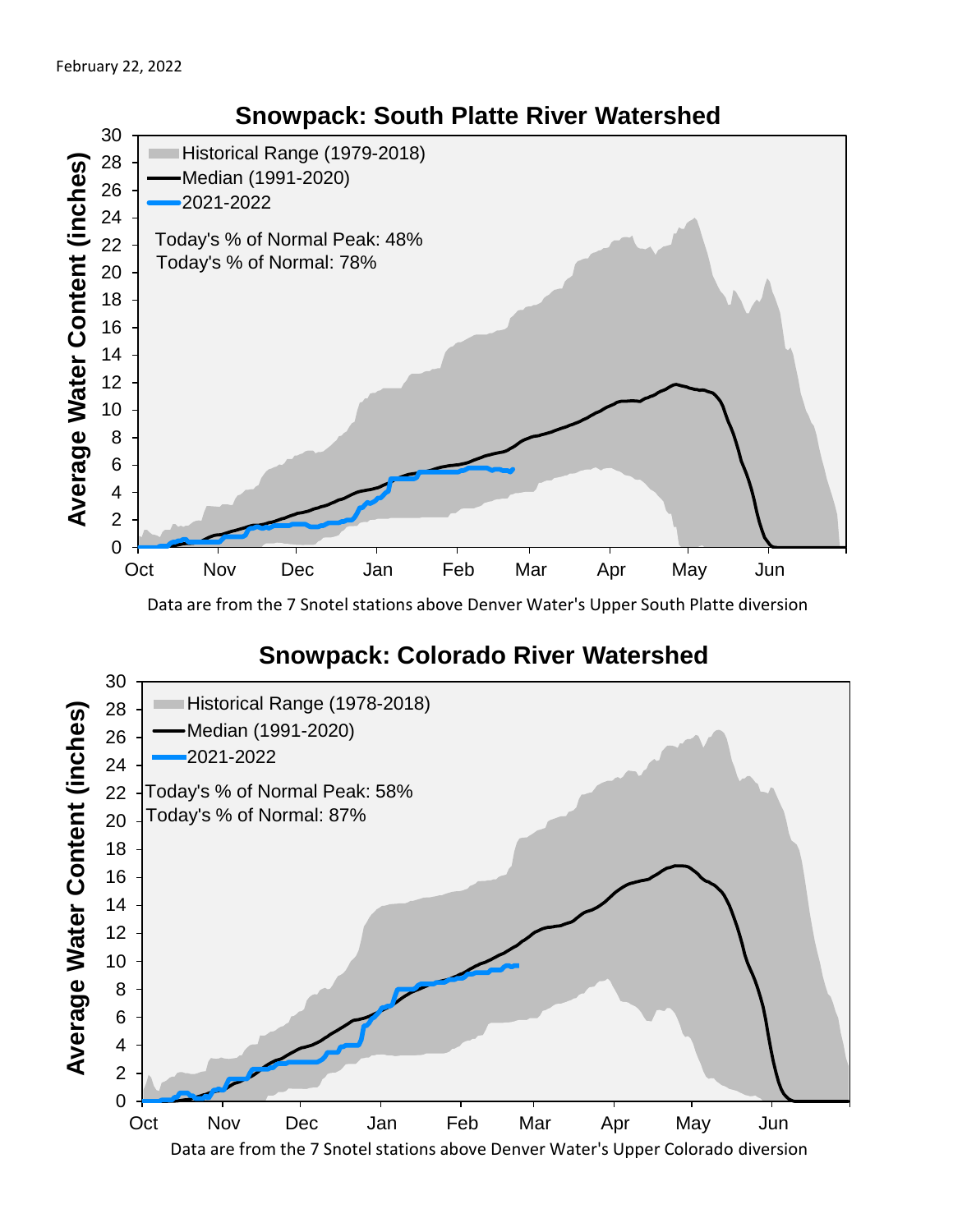

#### **Cumulative Precipitation: South Platte River Watershed**

Data are from the 7 SNOTEL stations above Denver Water's Upper South Platte diversion facilities.



Data are from the 7 SNOTEL stations above Denver Water's Upper Colorado diversion facilities.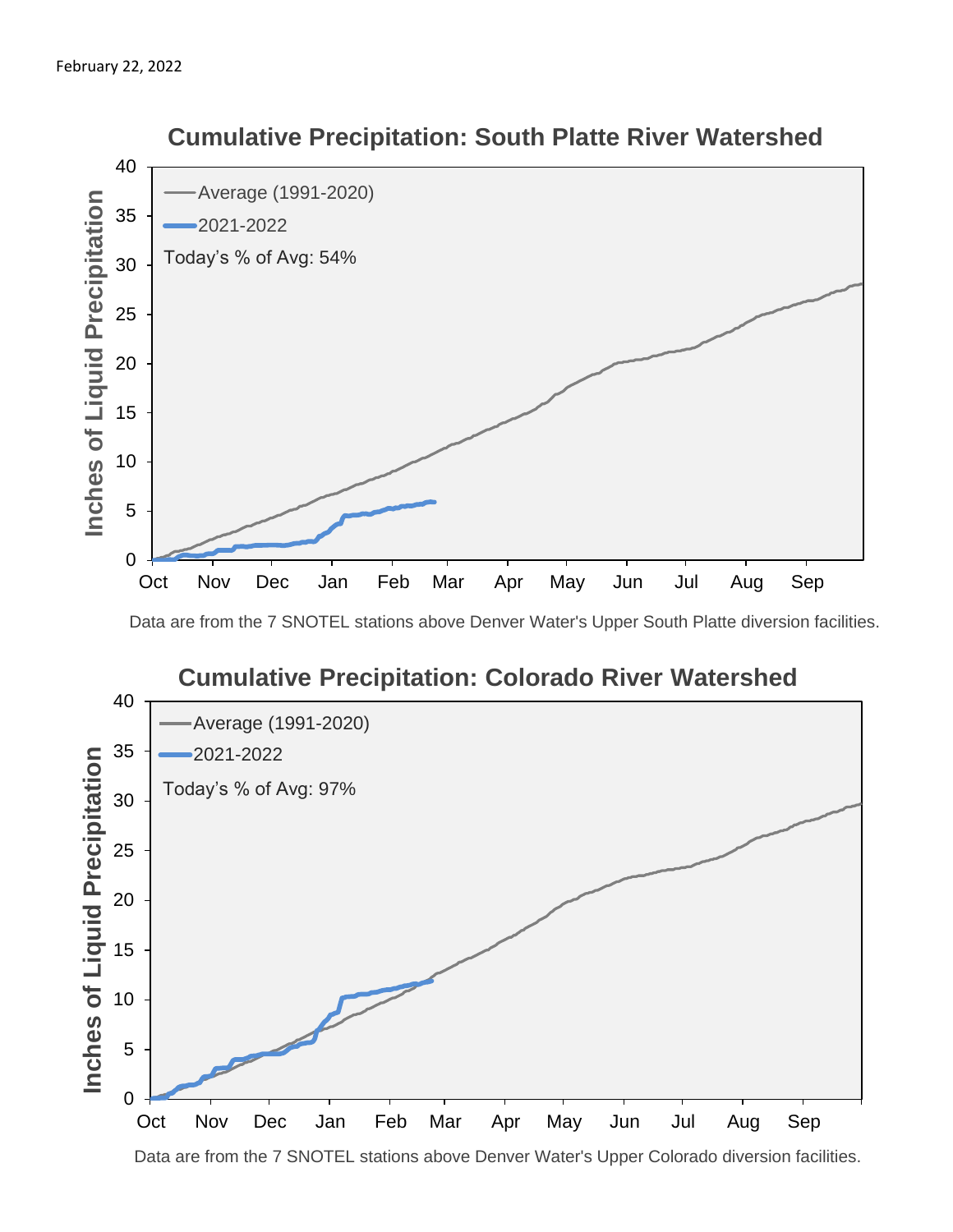#### February 22, 2022

| <b>Denver Water Use and Reservoir Contents 2022</b>   |              |                         |         |         |     |     |     |     |     |     |     |     |     |     |         |
|-------------------------------------------------------|--------------|-------------------------|---------|---------|-----|-----|-----|-----|-----|-----|-----|-----|-----|-----|---------|
|                                                       |              |                         | Jan     | Feb     | Mar | Apr | May | Jun | Jul | Aug | Sep | Oct | Nov | Dec | YTD-Avg |
| Predicted End-of-Month Supply Reservoir               |              |                         |         | 419,700 |     |     |     |     |     |     |     |     |     |     |         |
| Contents (Full = 518,449 AF)                          |              |                         |         |         |     |     |     |     |     |     |     |     |     |     |         |
| Actual End-of-Month Supply Reservoir<br>Contents (AF) |              |                         | 425,595 |         |     |     |     |     |     |     |     |     |     |     |         |
| Actual % Full                                         |              |                         | 82%     |         |     |     |     |     |     |     |     |     |     |     |         |
| Historical Median % Full                              |              |                         | 81%     | 80%     | 79% | 79% | 88% | 98% | 95% | 92% | 88% | 85% | 84% | 83% |         |
| 2022 Expected Daily Use (MG)                          |              |                         | 105     | 104     | 102 | 120 | 157 | 257 | 298 | 292 | 270 | 158 | 105 | 101 | 105     |
| Actual Daily Use (MG)                                 |              | $\mathbf{1}$            | 92      | 98      |     |     |     |     |     |     |     |     |     |     |         |
|                                                       |              | $\overline{c}$          | 100     | 95      |     |     |     |     |     |     |     |     |     |     |         |
|                                                       |              | 3                       | 100     | 100     |     |     |     |     |     |     |     |     |     |     |         |
|                                                       |              | $\overline{\mathbf{4}}$ | 105     | 105     |     |     |     |     |     |     |     |     |     |     |         |
|                                                       |              | 5                       | 99      | 97      |     |     |     |     |     |     |     |     |     |     |         |
|                                                       |              | 6                       | 101     | 103     |     |     |     |     |     |     |     |     |     |     |         |
|                                                       |              | $\overline{7}$          | 100     | 100     |     |     |     |     |     |     |     |     |     |     |         |
|                                                       |              | 8                       | 101     | 100     |     |     |     |     |     |     |     |     |     |     |         |
|                                                       |              | 9                       | 101     | 102     |     |     |     |     |     |     |     |     |     |     |         |
|                                                       | D            | 10                      | 99      | 98      |     |     |     |     |     |     |     |     |     |     |         |
|                                                       | Α            | 11                      | 100     | 97      |     |     |     |     |     |     |     |     |     |     |         |
|                                                       | Υ            | 12                      | 98      | 96      |     |     |     |     |     |     |     |     |     |     |         |
|                                                       |              | 13                      | 101     | 99      |     |     |     |     |     |     |     |     |     |     |         |
|                                                       | O            | 14                      | 93      | 105     |     |     |     |     |     |     |     |     |     |     |         |
|                                                       | F            | 15                      | 96      | 108     |     |     |     |     |     |     |     |     |     |     |         |
|                                                       |              | 16                      | 96      | 105     |     |     |     |     |     |     |     |     |     |     |         |
|                                                       | M            | 17                      | 103     | 106     |     |     |     |     |     |     |     |     |     |     |         |
|                                                       | $\circ$      | 18                      | 96      | 106     |     |     |     |     |     |     |     |     |     |     |         |
|                                                       | N            | 19                      | 100     | 98      |     |     |     |     |     |     |     |     |     |     |         |
|                                                       | $\mathsf{T}$ | 20                      | 100     | 99      |     |     |     |     |     |     |     |     |     |     |         |
|                                                       | H            | 21                      | 102     | 102     |     |     |     |     |     |     |     |     |     |     |         |
|                                                       |              | 22                      | 95      |         |     |     |     |     |     |     |     |     |     |     |         |
|                                                       |              | 23                      | 102     |         |     |     |     |     |     |     |     |     |     |     |         |
|                                                       |              | 24                      | 102     |         |     |     |     |     |     |     |     |     |     |     |         |
|                                                       |              | 25                      | 95      |         |     |     |     |     |     |     |     |     |     |     |         |
|                                                       |              | 26                      | 101     |         |     |     |     |     |     |     |     |     |     |     |         |
|                                                       |              | 27                      | 94      |         |     |     |     |     |     |     |     |     |     |     |         |
|                                                       |              | 28                      | 103     |         |     |     |     |     |     |     |     |     |     |     |         |
|                                                       |              | 29                      | 96      |         |     |     |     |     |     |     |     |     |     |     |         |
|                                                       |              | 30                      | 102     |         |     |     |     |     |     |     |     |     |     |     |         |
|                                                       |              | 31                      | 91      |         |     |     |     |     |     |     |     |     |     |     |         |
| <b>Monthly Average</b>                                |              |                         | 99      | 101     |     |     |     |     |     |     |     |     |     |     | 100     |
| % of 2022 Expected Daily Use                          |              |                         | 94%     | 97%     |     |     |     |     |     |     |     |     |     |     | 95%     |

Notes: 1) "AF" denotes acre-feet. "MG" denotes million gallons. 2) Expected Daily Use is based on historical use with normal weather conditions. 3) The predicted end-of-month supply reservoir contents figures assume normal weather after February 7<sup>th</sup>, 2022. 4) The differences between predicted and actual end-of-month supply reservoir contents are the result of normal estimation error of daily use, supply, evaporation, carriage losses and raw water deliveries. 5) Predicted supply reservoir contents last updated on February 7<sup>th</sup>, 2022. 6) Daily water figures are subject to change.